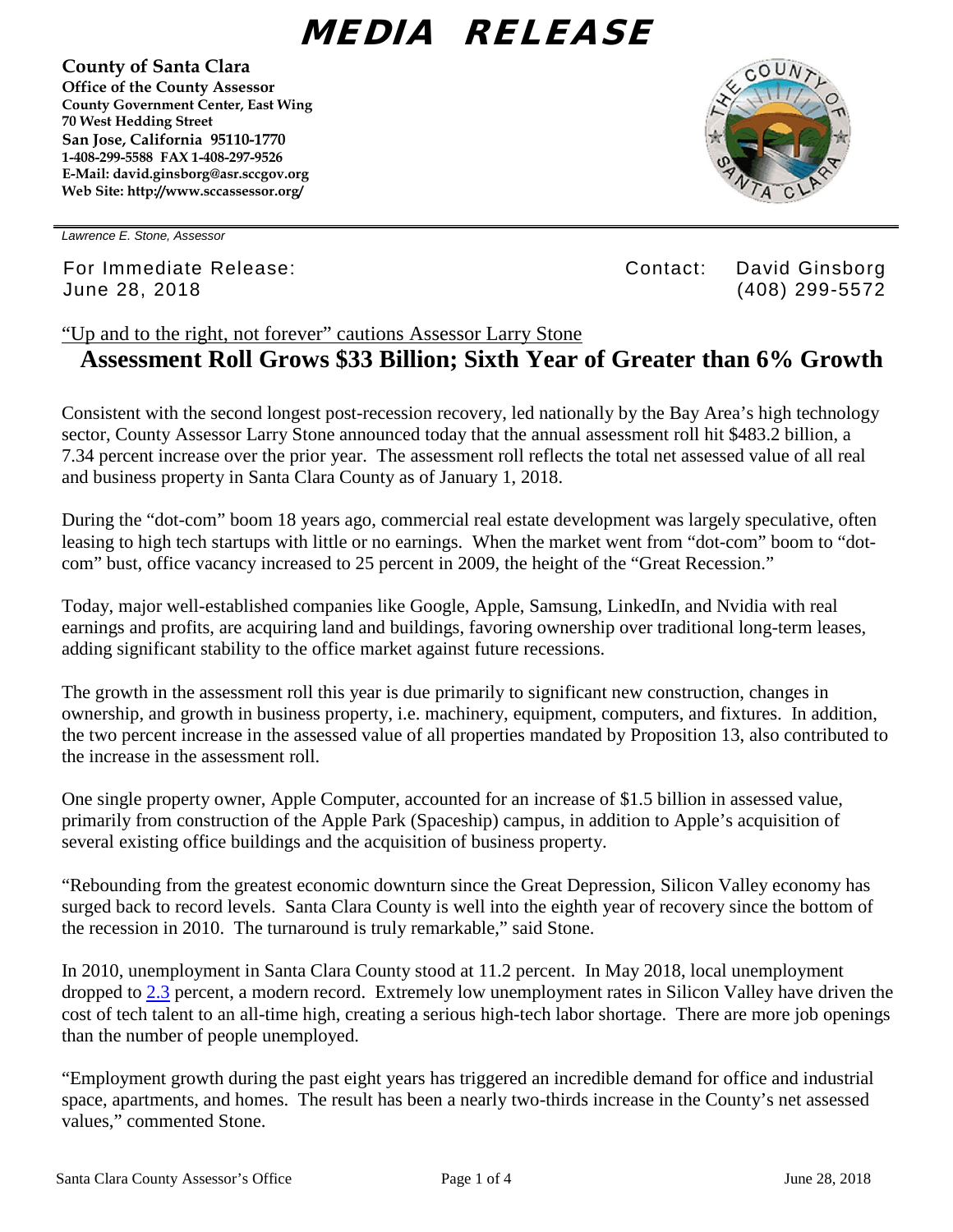

However, Stone warned, "Silicon Valley and California are not immune to economic cycles, and our cycles tend to go up and down faster and steeper than the state or the nation. Economic adjustments are inevitable. Real estate owners and developers are beginning to report indications of a mild economic slowdown. Hopefully it will be a soft landing."

Emerging economic indicators reflect a softness in office and apartment rents and vacancies, primarily due to the aggressive development, some would say overdevelopment, of both new office space and apartment units. Office vacancy declined from 25 percent in 2009 to 11 percent at the end of 2017. But in the first quarter of 2018, office vacancy jumped to 17.4 percent. The preleasing of office space under construction has fallen from a high of 80 percent in 2016, to 48 percent last year, an indication of an oversupply of new office space.

"Uncertainties created by confusing national economic and trade policies, dysfunction and gridlock in Washington, D.C., rising interest rates, are leading to large federal budget deficits, contributing factors to the cooling of the economy," said Stone.

"The six-year apartment market 'boom' is also beginning to soften as price fatigue sets in. Rent growth in 2017 dropped dramatically to less than 3 percent. The peak of the apartment market appears to have passed. Apartment rents in the metropolitan San Jose area increased a whopping 52 percent since 2010, a level that is unsustainable for a healthy local economy."

"I anticipate local economic cycles will be reflected in future assessment rolls. Housing will likely contribute to the change due to overvalued home prices, driven by too much money, including foreign investments, chasing too few homes, causing prices to skyrocket," said Stone. Last year, 68 percent of homes in Santa Clara County sold for more than the asking price, and 22 percent of residential transactions were all cash. "Because of the rapid increase in home sales at record prices, residential properties most vulnerable to a downturn are those purchased during the past three years," cautioned Stone.

The collapse of residential property values during the "Great Recession" (2009-2011) caused the Assessor to proactively reduce the assessed value of 136,559 properties for a total assessment reduction of \$27 billion.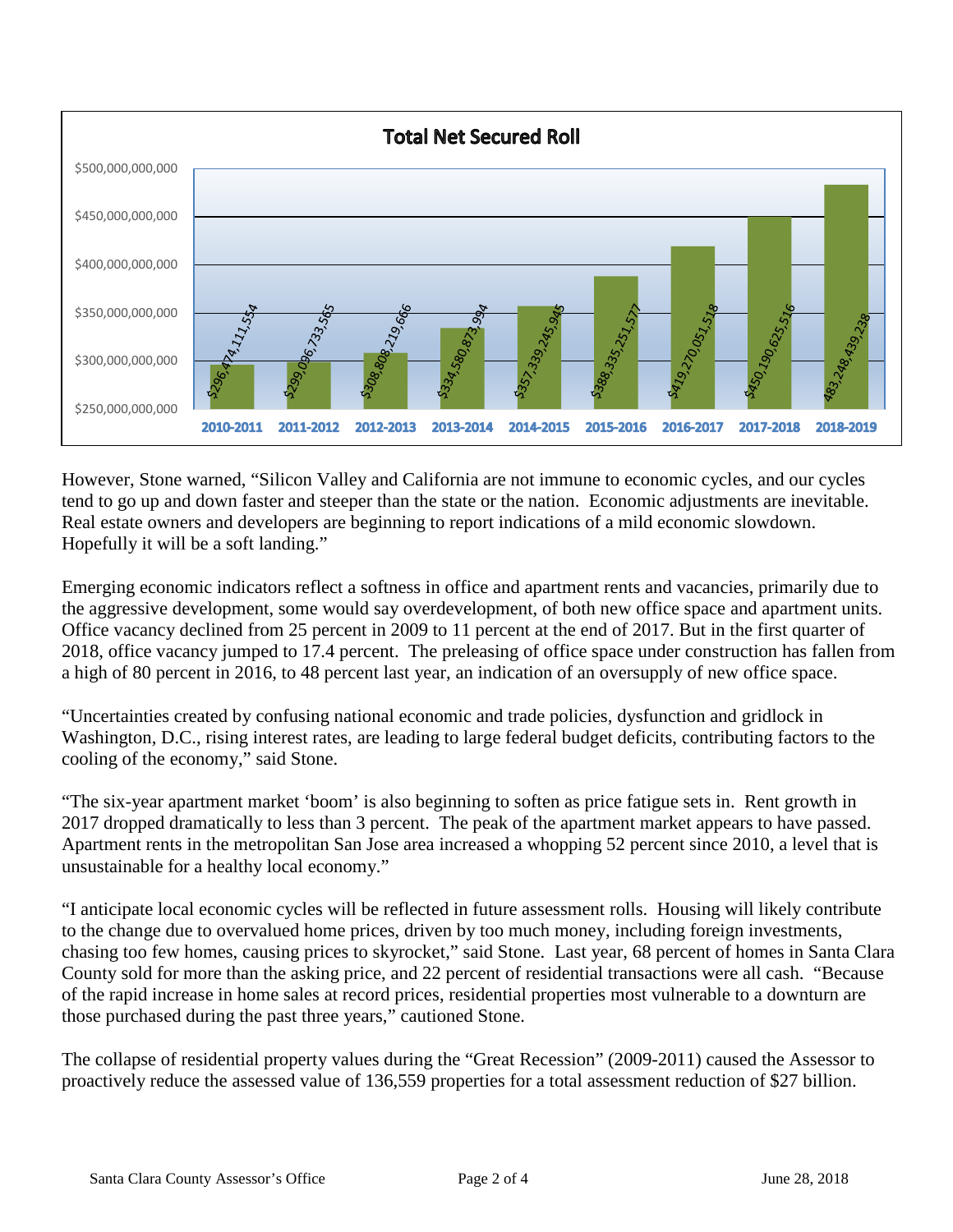The other major contributor to the net assessment roll is business property, which grew 5.15 percent. The decrease of corporate expenditures for machinery, computer equipment, furniture, and fixtures is another indication that our local economy is stabilizing.

The Assessor's Office has once again closed the assessment roll by the statutory deadline of July 1, 2018, returning \$650,000 unspent funds to the County's general fund.



Every five years the State Board of Equalization (BOE) conducts a comprehensive audit to verify the accuracy of the County's assessments and to measure compliance with California's Revenue and Taxation codes, including Proposition 13. The minimum value compliance ratio is 95 percent. The BOE audit of Santa Clara County indicated a net ratio of 99.48 percent. "Getting it right is the most important thing when it comes to treating taxpayers fairly," said Board of Supervisors President Joe Simitian. "It's reassuring to know that our Assessor, Larry Stone, and his office have really gone the extra mile to deliver accurate results."

The Assessor's Office will be mailing the annual assessment notice to 490,146 property owners reporting each property's 2018-2019 assessed value on Friday, June 29. The notice serves as the basis for the property tax bill mailed in the fall. Santa Clara County is one of only nine other counties in California providing early notice to all property owners. "Most property owners in California learn of their assessed value for the first time when they receive their property tax bill in October," said Stone.

## What property owners can do if they disagree with the assessed values on their notice card?

Property owners who disagree with the assessed value printed on their notice are encouraged to take advantage of the Assessor's "online tool," available 24/7, enabling property owners to review the sale of comparable properties the Assessor used to determine their assessment. An interactive service modeled after online banking, the *Opt-In Tool*, allows taxpayers to securely receive assessment notices, in addition to interacting with the Assessor's Office electronically rather than by mail, telephone, or in person. To access the data, a property owner must have a user name and password created last year, or the PIN listed in the annual assessment notice.

Property owners who can demonstrate that their assessed value is higher than the market value of their property are encouraged to request an informal review of their assessment. The Assessor's property appraisal staff will complete as many informal reviews as possible prior to August 1, the deadline for making changes that will be reflected on the property tax bill mailed in the fall. More information is available at [www.sccassessor.org.](http://www.sccassessor.org/)

The annual notice also describes the process for filing a formal assessment appeal by the September 15, 2018 deadline. Residential property owners who decide to file a formal assessment appeal, are encouraged to request their appeal be adjudicated by an independent residential Value Hearing Officer (VHO), rather than the more formal three-member Assessment Appeals Board. VHO hearings are scheduled frequently, allowing a more rapid resolution.